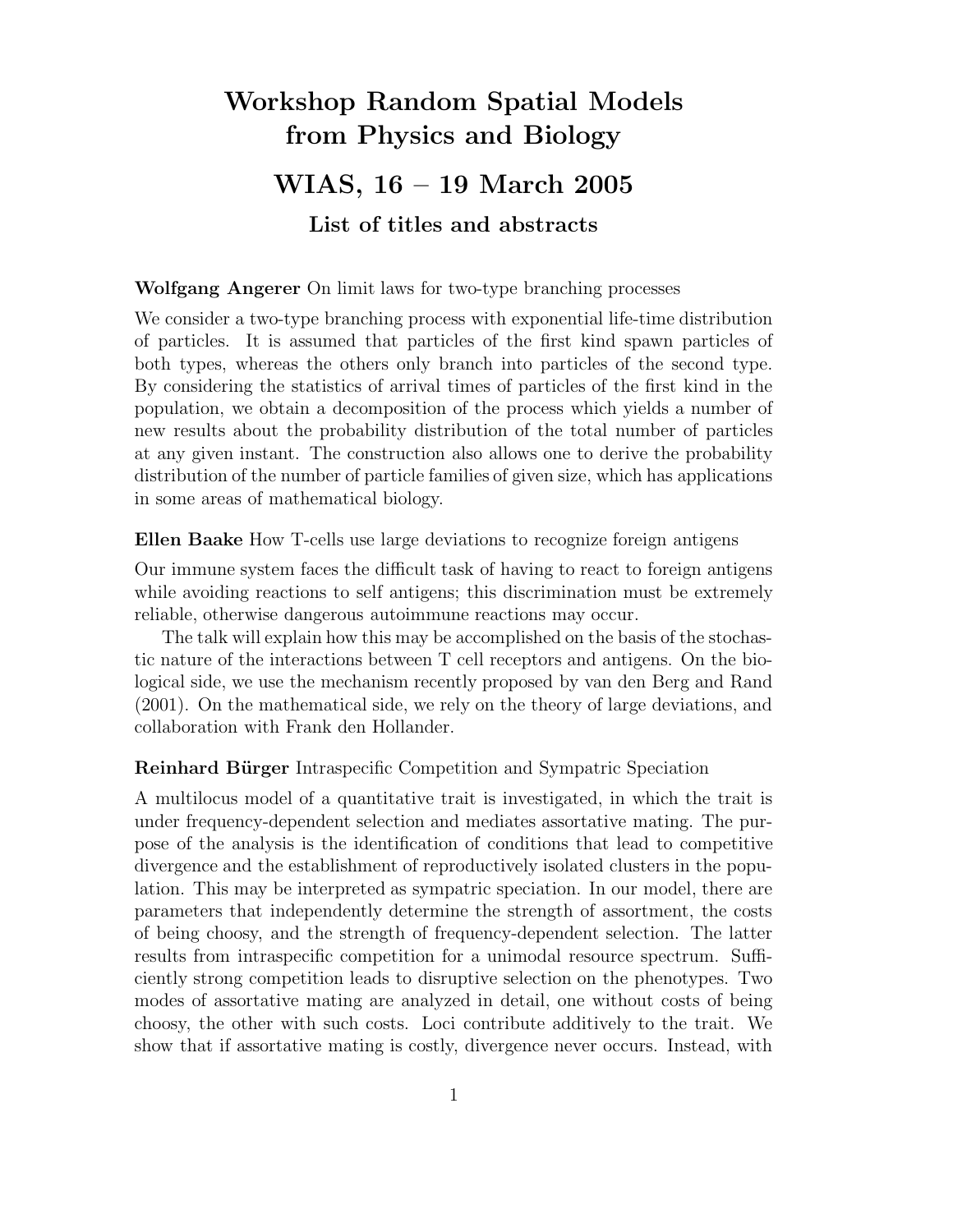moderately or strong assortment, convergence to one of the monomorphic state occurs. In the absence of costs, competitive divergence can occur if frequency dependence and assortment are both strong enough. Even then, the evolutionary outcome depends on the initial conditions. A population with little initial variation is likely to evolve to a monomorphic state because they are locally stable if assortment is strong. The evolutionary outcome depends in a distinctive nonlinear way on the strength of assortment. With moderately strong assortment, there is always less variation maintained than with weak or very strong assortment. Further, the role of linkage and of asymmetric selection on the phenotypes is explored. The consequences for ecologically driven sympatric speciation are discussed.

# Nicolas Champagnat A microscopic interpretation for a Markov jump process of evolution

We consider an interacting particle Markov process for Darwinian evolution in an asexual population, involving a linear birth rate, a density-dependent logistic death rate and a probability of mutation at each birth event. We introduce a renormalization parameter  $K$  scaling the size of the population, which leads, when  $K \to \infty$  to a deterministic dynamics. By combining in a non-standard way the limits of large population and of small mutations, we show that a time scale separation between the birth and death events and the mutation events occurs and that the interacting particle microscopic process converges to the biological model of evolution known as the "trait substitution sequence of adaptive dynamics", which describes Darwinian evolution as a Markov jump process in the trait space.

# Andrej Depperschmidt A spatial discrete time branching model with local interactions

We consider a discrete state model of the evolution of a lattice based population model with discrete generations. The parameter of the offspring distribution, which is given by the Poisson-distribution, depend on the local density. We show for certain parameters survival and extinction results for this process. The proofs seem to be applicable to competing populations.

## Alison Etheridge Evolution in spatially continuous problems

Many organisms live in two dimensions. Over local scales, they may be restricted to discrete demes, scattered over a continuous habitat, or distributed in some more complex pattern. Regardless of these local details, the population may appear more or less continuous when viewed over a larger scale. To describe the evolution of such populations, we require a simple model which can approximate a wide variety of local structures in terms of a few parameters. In this talk we describe some of the mathematical problems associated with the search for such a model.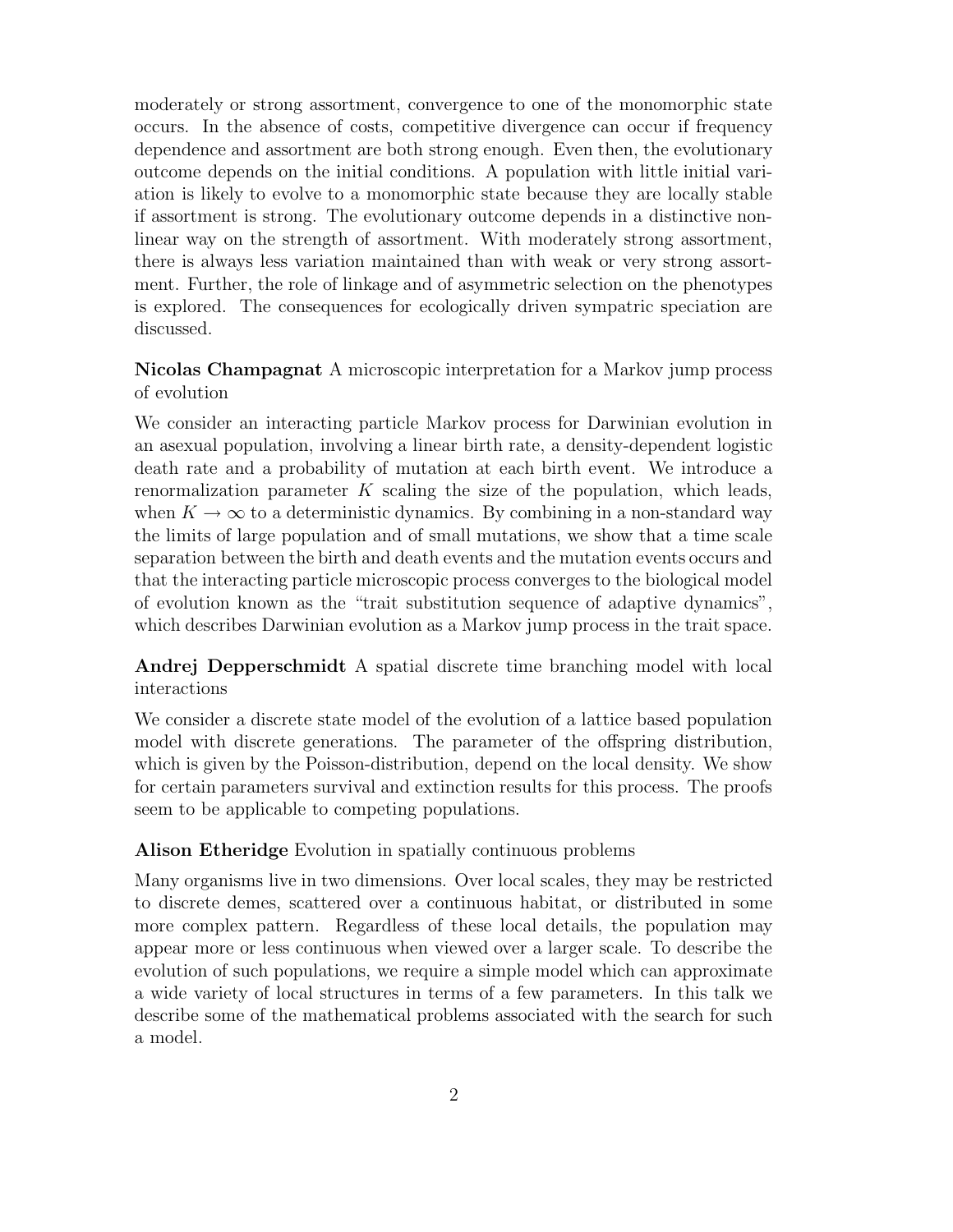Steven Evans Escherichia coli, superprocesses, and quasistationary distributions

In recent, yet-to-be-published experiments, Eric Stewart and his collaborators have shown that when the bacterium E. coli divides, genetic damage appears to be segregrated preferentially into one of the daughter cells. David Steinsaltz and I are working on a model that describes how the spread of genetic damage across individuals will change as the population evolves. Mathematically, this model is a Dawson-Watanabe superprocess with a spatially varying branching mechanism and a spatial motion that is a one-dimensional diffusion with killing. Analysing the long-term behaviour of such a process involves recent work of ours on quasistationary distributions of killed one-dimensional diffusions.

#### Jean-François Le Gall Conditioned Brownian trees

We consider a Brownian tree consisting of a collection of one-dimensional Brownian paths started from the origin, whose genealogical structure is given by the Continuum Random Tree (CRT). This Brownian tree may be generated from the Brownian snake driven by a normalized Brownian excursion, and yields a convenient representation of the so-called Integrated Super-Brownian Excursion (ISE), which can be viewed as the uniform probability measure on the tree of paths. We discuss different approaches that lead to the definition of the Brownian tree conditioned to stay on the positive half-line. We also establish a Verwaat-like theorem showing that this conditioned Brownian tree can be obtained by re-rooting the unconditioned one at the vertex corresponding to the minimal spatial position. In terms of ISE, this theorem yields the following fact: Conditioning ISE to put no mass on  $]-\infty,-\varepsilon[$  and letting  $\varepsilon$  go to 0 is equivalent to shifting the unconditioned ISE to the right so that the left-most point of its support becomes the origin. One motivation for this work comes from the relations between planar maps and well-labelled trees, which are discrete versions of our conditioned Brownian trees. This lecture is based on a joint work with Mathilde Weill.

Andreas Greven Stochastic spatial population model with selection and mutation

Bob Griffiths Importance sampling on coalescent histories in subdivided population models

Likelihood calculations and ancestral inference from molecular data require calculation of the probability of the configuration of types in a sample of genes, or more generally the ability to simulate ancestral histories of genes conditional on the current type configuration in a sample. Importance sampling on entire coalescent histories can be used for likelihood calculations and simulating conditional histories back in time. Transition probabilities of the history chain are known forward in time, but not backward. This talk will discuss constructing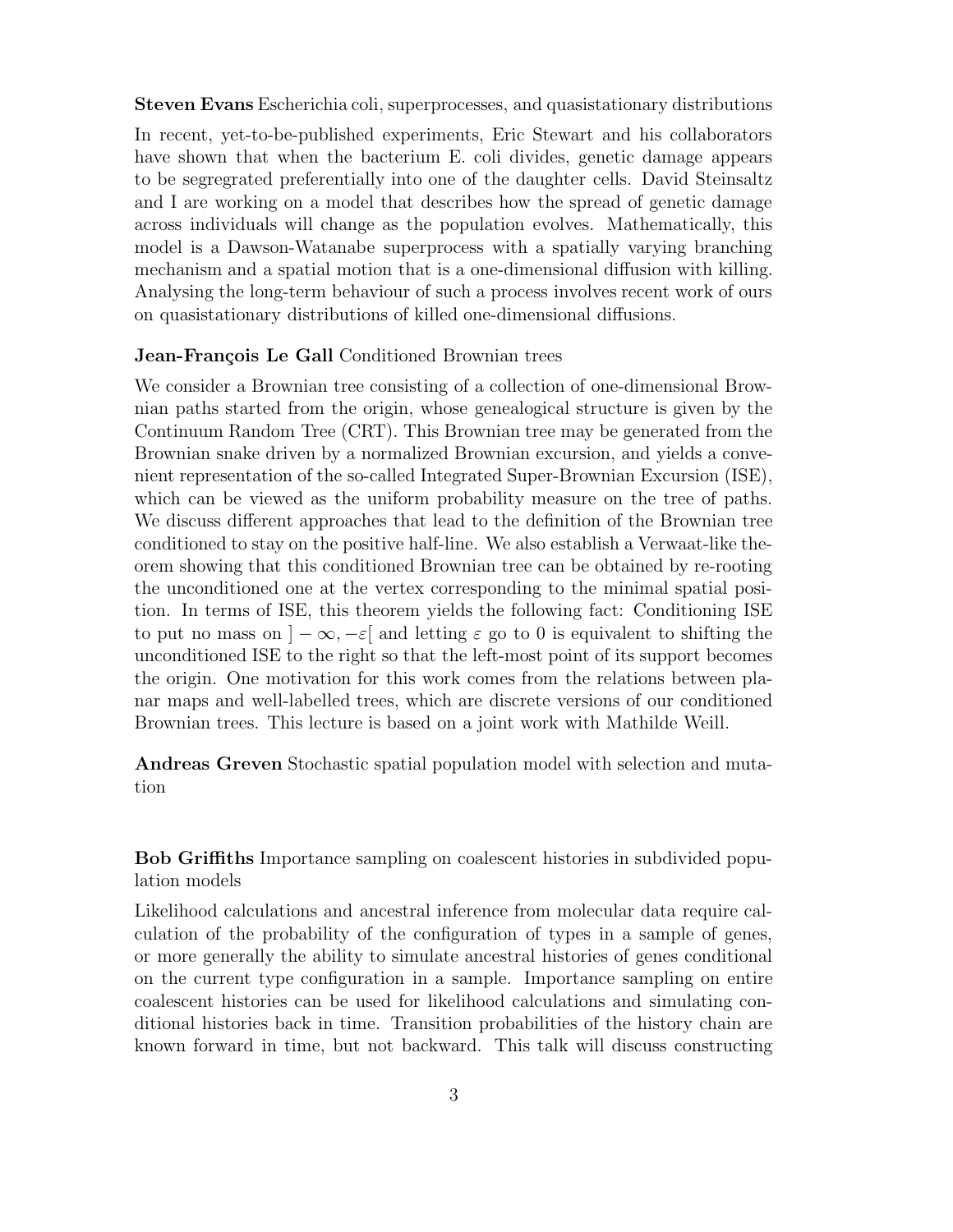importance sampling transition distributions back in time in subdivided population models where the population frequencies of types of genes are modelled by a Wright-Fisher diffusion process. Construction is from the diffusion process generator. The model corresponds to having a subdivided population coalescent process for a samples' ancestry.

Martin Hutzenthaler Ergodic behaviour of branching populations with local competition

We consider a lattice based diffusion model of individuals performing independent random walks and a local population-size dependent branching, which is supercritical below and subcritical above a local carrying capacity. The first question is about extinction/persistence. For suffiently small carrying capacity we show extinction. We then study the ergodic behaviour of the system in the case of survival. As a result, starting from any homogeneous nontrivial initial law, the process ends up in the unique homogeneous nontrivial invariant measure. For this we employ a very useful self-duality.

Sylvie Méléard Stochastic individual models for spatially structured populations with adaptive evolution

We study the dynamics of a spatially structured population describing individuals both characterized by adaptive traits and position. The individuals may reproduce, die or move following a reflected diffusion in a bounded domain. An offspring inherits progenitor's trait except when a mutation occurs and spontaneous mutations may also occur. The death rate depends on the competition between individuals and on their respective positions, which yields interaction between the individuals, characterized both by competition kernel and spatial range. We construct the individual based model as a point process for a fixed spatial interaction range. We study an approximation of this model based on a large population limit and prove that the renormalized point process converges to a weak solution of a nonlinear nonlocal integro-differential equation. Under reasonably smooth assumptions on the coefficients of the diffusion we can prove that this limiting deterministic measure has a density with respect to the Lebesgue measure. Making the spatial interaction range tend to zero, we obtain as final derivation that the sequence of densities converge to the solution of a nonlinear local integro-differential equation.

Martin Möhle Coalescent Theory – Simultaneous Multiple Collisions and Sampling Distributions

Recursions for sampling distributions of allele configurations are derived for the situation when the genealogy of the underlying population is modelled by a coalescent process with simultaneous multiple collisions of ancestral lineages. For the Kingman coalescent process with only binary mergers of ancestral lines, the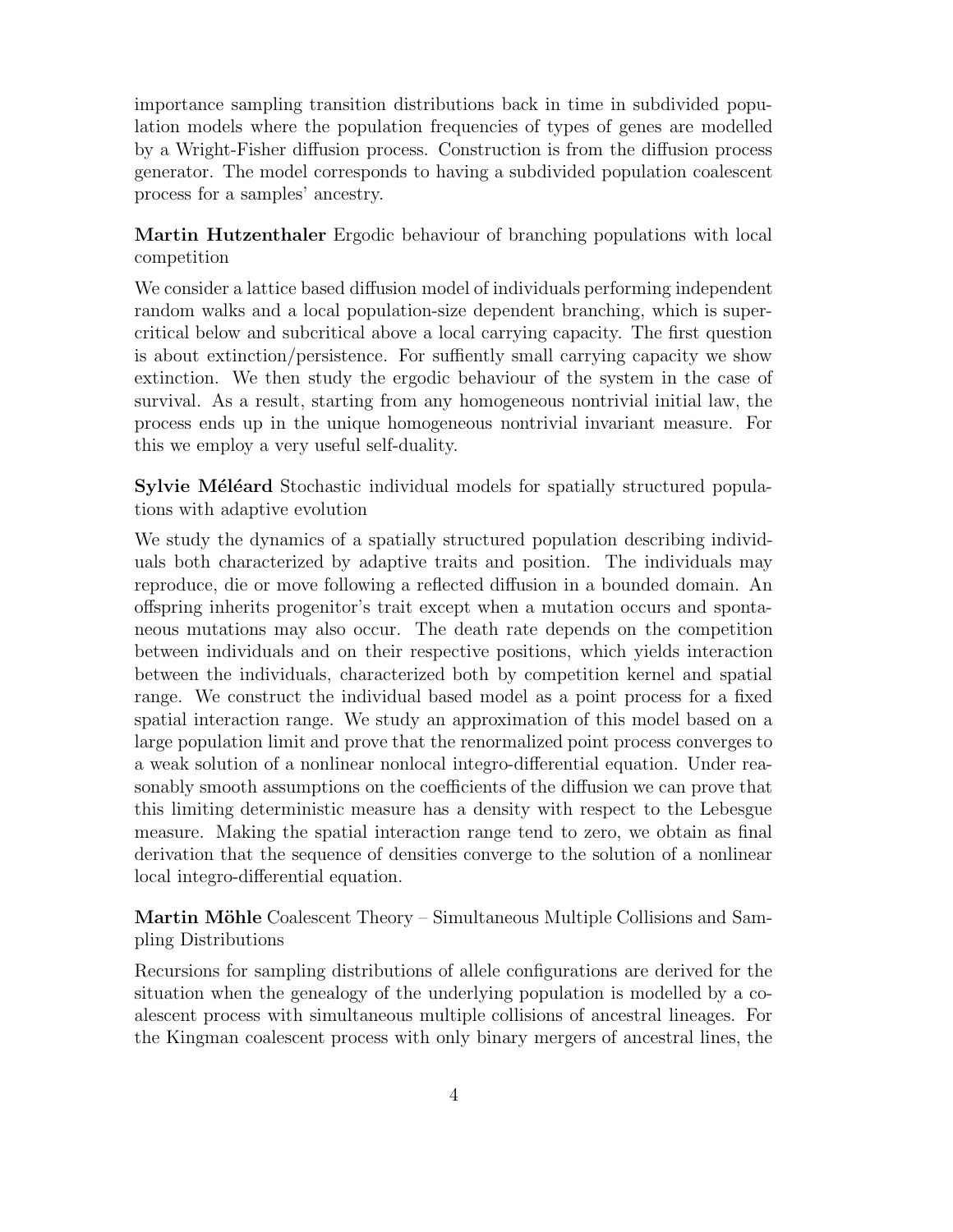recursion reduces to that known for the classical Ewens sampling distribution. We solve the recursion for the star-shaped coalescent. The asymptotic behavior of the number  $K(n)$  of alleles (types) for large sample size n is studied, in particular for the star-shaped coalescent and the Bolthausen-Sznitman coalescent.

## Peter Pfaffelhuber The evolution of genealogical trees

The typical situation a geneticist faces is to consider genes from a small sample from a large population. The genetic sequences of his/her sample are correlated by common ancestry. A way to describe this is by coalescent-trees which describe the genealogical sample-tree. We want to replace this quite statical picture by a dynamical one and study how these sample-trees evolve in time. As a result we derive a tree-valued stochastic process. Applications to various questions in population genetics are possible. As an example we describe how sample-trees relax after a strong reduction in tree-length, e.g. caused by strong selection. The talk is about joint work in progress with Anita Winter and Andreas Greven.

## Wolfgang Stephan Population Genetics of Adaptation

How do populations adapt to new environments? I am presenting data from our study of Drosophila melanogaster. This species is native to Africa, but expanded its habitat to temperate zones around the world after the last ice age (ca. 10 000 years ago). We are testing the hypothesis that this habitat expansion was accompanied by many adaptations. Our approach is based on the hitchhiking effect for discovering selective signatures in the genome. The footprints of selection we are scrutinizing most closely are regions of reduced variation (so-called selective sweeps). In addition, we investigate the pattern of linkage disequilibrium around these sweep regions, using an extension of the basic hitchhiking model by Maynard Smith and Haigh.

#### Rongfeng Sun Renormalization Analysis of Interacting Diffusions

Renormalization analysis has been a powerful tool in the study of interacting diffusions, which arises as the diffusion limit of interacting colonies of population. By identifying the attracting orbits and domains of attraction of the renormalization transform, one can characterize the large space-time scale behavior of the system, which falls into various universality classes. In this talk, we review the basic renormalization scheme and its analysis, and discuss some possible extensions.

Anton Wakolbinger Hitchhikers, free-riders and early recombinants: the ancestral partition in a selective sweep

Consider an individual who carries at some genetic locus a new allele which is so advantageous that it fixates in the population in a relatively short time. Then the